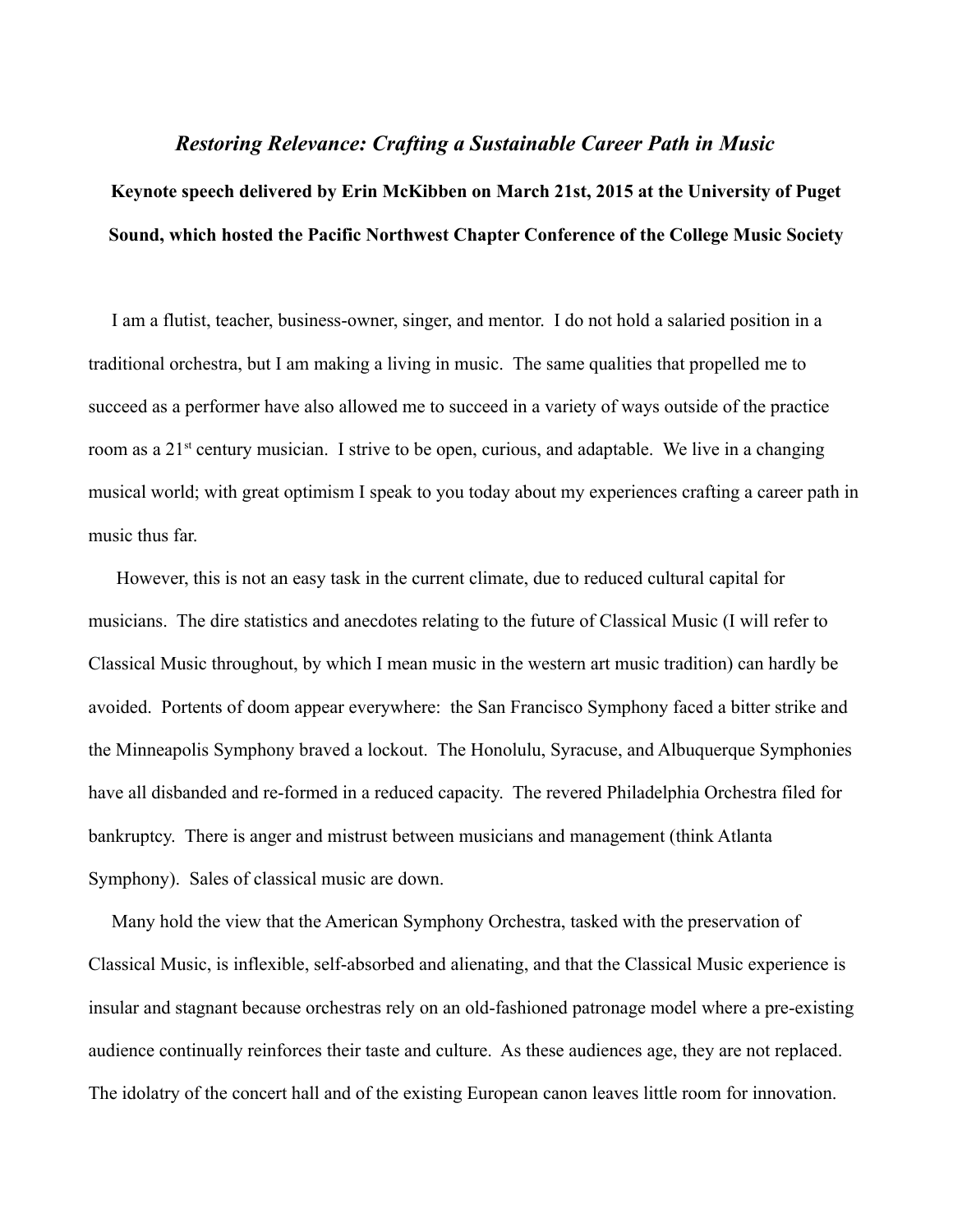For what it's worth, I fell in love with the concert hall experience, and I think it still has value, but I do agree that it can no longer be the only delivery-system of classical music.

 Orchestras are only now effectively beginning to think about how to expand their demographics, but it's an uphill battle due to the value that society at large places on Classical Music. This is simultaneously reflected in and reinforced by the poor state of music education. Despite mountains of research suggesting that children who study music are better at not only math and reading, but are more creative, empathetic, socially developed, have a greater sense of self-worth, and are better critical thinkers, pre-collegiate music education is consistently cut in school. In a study of high-poverty schools in Chicago, schools that participated in the Chicago Arts Partnerships in Education made huge strides in closing the gap between high-and-low-income student academic achievement. [\(http://www.childrensmusicworkshop.com/advocacy/factsandstatistics/\)](http://www.childrensmusicworkshop.com/advocacy/factsandstatistics/).

[\(https://www.dosomething.org/facts/11-facts-about-arts-education\)](https://www.dosomething.org/facts/11-facts-about-arts-education).

 Yet we're all familiar with news stories like one that came out of Philadelphia in 2013, where schools dealt with a \$304 million budget shortfall by completely eliminating funding for art and music programs.

 All of this illustrates a vastly different societal attitude than just 50 years ago, when Leonard Bernstein was a house-hold name and the piano was an important of family gatherings. The students of today are, by–and–large, not enculturated to see the value in Classical Music. If our prospective audience doesn't even know the potential of this art-form, what hope is there for the future?

 I would be preaching to the choir, however, if I were to wax poetic about the amazing capacity for this music to move and inspire. I don't need to describe the chills I experience when I hear the climax of Mahler's *Adagietto*, or the quickening of my pulse when I hear Stravinsky's *Rite of Spring*. My experiences also tell me that there actually is a desire for this music among the wider public, when delivered effectively. A hunger for classical music isn't dead, it's dormant.

Despite the lack of pre-collegiate education, and the fact that they make up a relatively small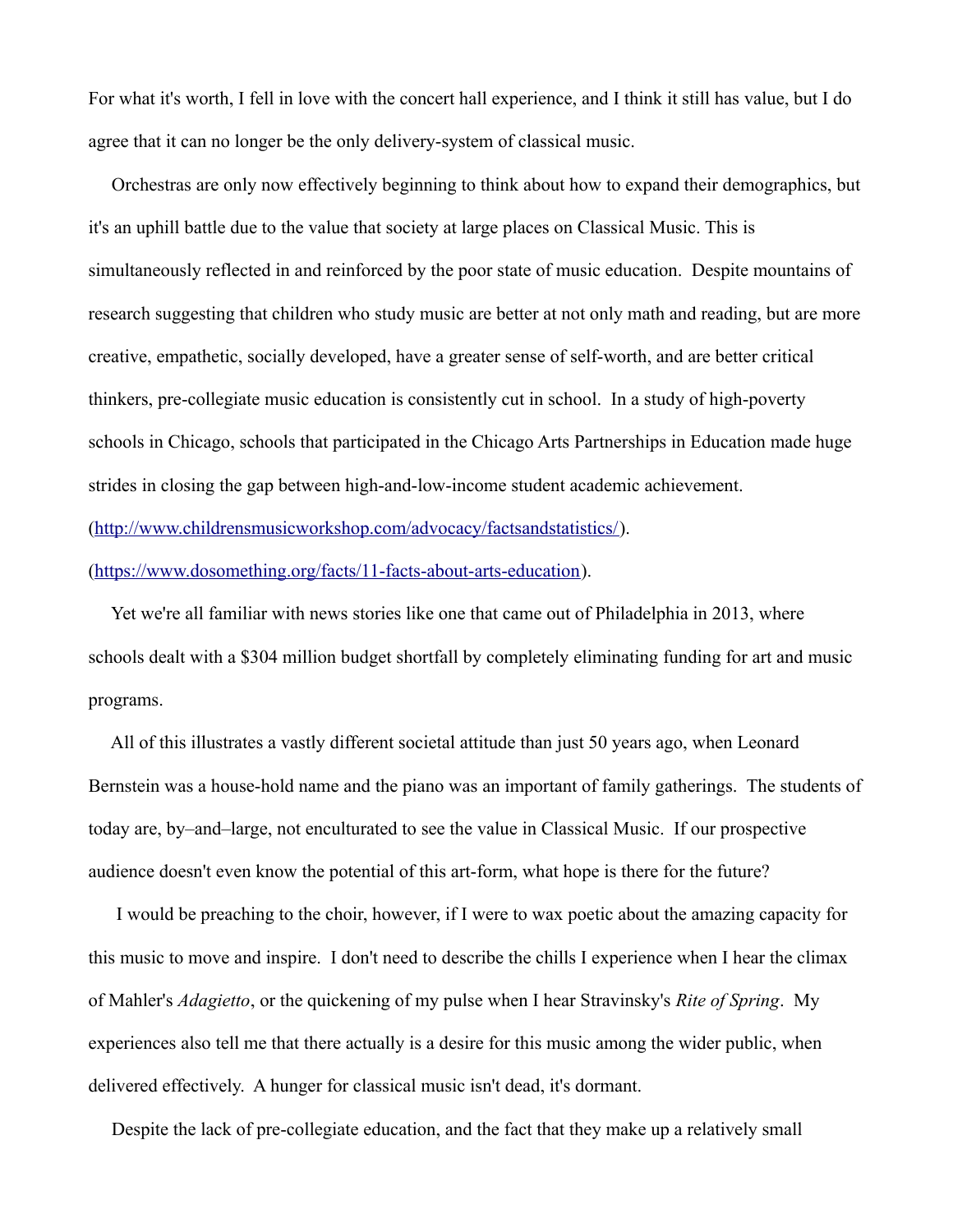percentage of the populace at large, there are still enthusiastic throngs of music majors entering the halls of academia (most likely those who were fortunate enough to receive outside musical training). The standard of playing is extremely high. One is faced with an army of highly trained competitors for an unpaid community orchestra position (this is personal experience). Just how many music majors graduate each year? While statistics are hard to come by, we know there are 652 accredited schools of music and a number of estimates [\(http://nasm.arts-accredit.org/\)](http://nasm.arts-accredit.org/). If we assume an average of 5-15 graduates each year per school, that's a field of 3260-9780. The ultimate goal for many of these graduates, particularly those focused on performance, is rooted in the historical model of achieving a prize orchestral spot and there's a sense among performers that anything less is viewed as failure. No one would say that an undergraduate History major who didn't end up as an historian is necessarily a failure, but there's often a vague sense of "less than" if the narrow definition of success is not achieved in music. This model does nothing to keep classical music relevant to broader society and in fact reinforces the insularity of classical music as the performer need only interact with the established system (the problems with the actual audition process could be the subject of an entirely different talk). I was feeling apprehensive about orchestral auditions after studying at the University of Michigan, not due to lack of confidence that I would eventually win an audition, but about whether I truly wanted it once I achieved it. Did I want to move to a region very far from home? I knew I would still need to supplement my income once I got there. Would the orchestra thrive? The various statistics about low job satisfaction among orchestral musicians [\(http://harvardmagazine.com/2000/01/grumbling-among](http://harvardmagazine.com/2000/01/grumbling-among-the-woodwinds)[the-woodwinds\)](http://harvardmagazine.com/2000/01/grumbling-among-the-woodwinds) echoed in my mind.

 In my personal experience, I wasn't thinking about all of this when I went to college to study music. I wanted to PLAY. I love making music. I love the camaraderie, the struggle to create beauty, the way I'm viscerally touched and the connection to an audience. I still want to PLAY.

So, what to do?

## **I believe the way forward lies in creating public demand – restoring relevance to Classical**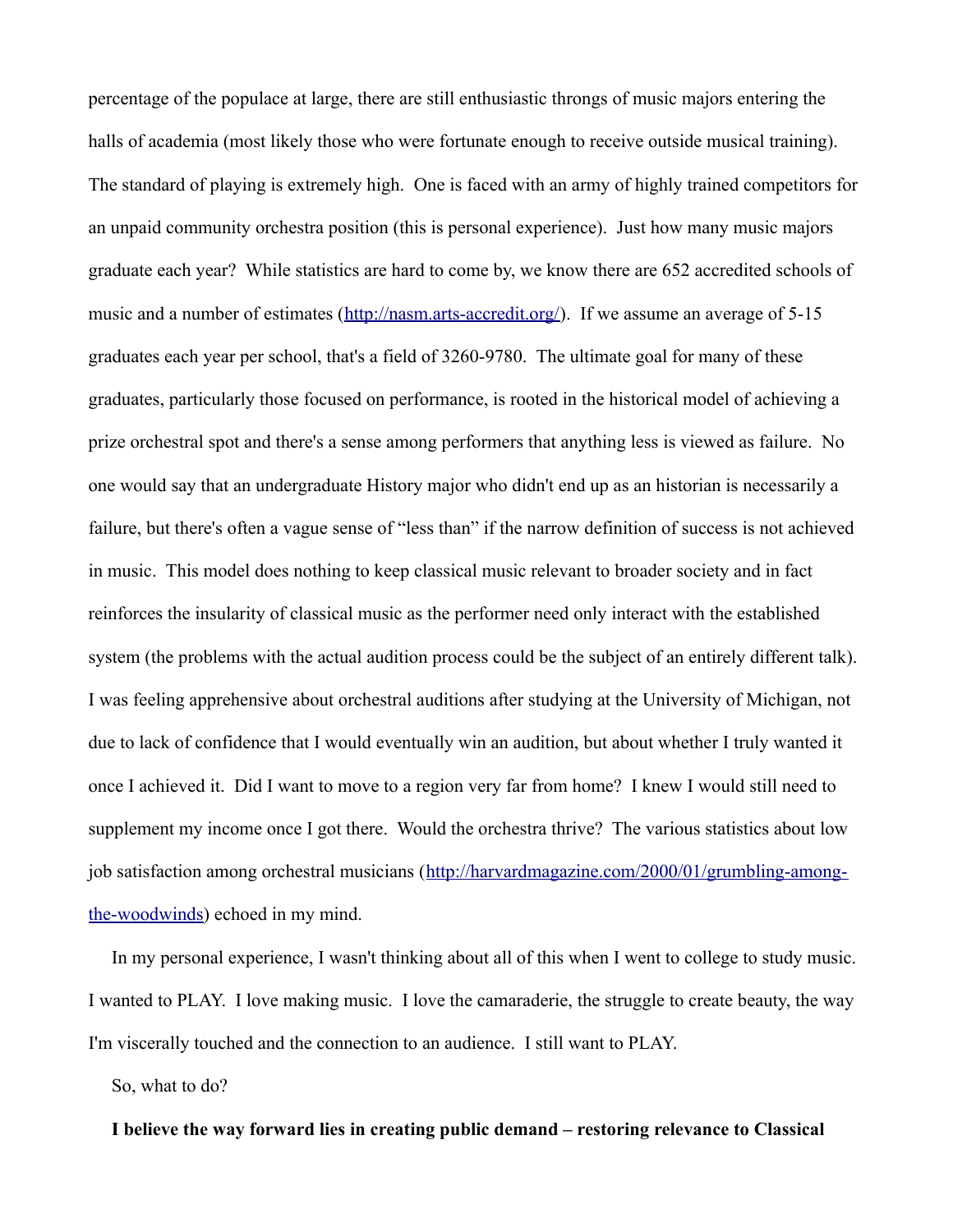**Music**. I need an audience! But just how does a musician accomplish this?

 **Fundamentally, the only way to sustain and grow an audience or public demand for classical music has to be through education at all levels and proactive community engagement. This necessarily involves a multi-pronged approach including education through performance, teaching, visibility, connecting with others, and through reinvisioning older modes of interaction**. So if education is the ultimate goal (the **END),** how do we do it in a climate that is more or less ambivalent to what we're selling?

 There are a number of new ensembles creating a broader interest for Classical Music through innovative programming and engagement, like Eighth Blackbird, Alarm Will Sound, or the group I'm apart of, wild Up. Many of these are startups, falling broadly under the label of Entrepreneurship. Musical entrepreneurship is a "trendy" idea in the current climate, sometimes offered as a panacea to all that is ailing Classical Music. While I do believe that some form of entrepreneurship is an important facet of the way forward, as it offers flexibility, creativity, and necessitates the closer engagement of audiences, I'd like to define what it means to me. I do not think the literal definition of "going into business for oneself" is entirely apt. Instead, as we're not slaves to ideology, I think "opportunism" might be a better word. The modern musician must form connections with like-minded people, take advantage of all opportunities that present themselves, and boldly forge new opportunities for themselves. In addition to playing at a very high level, a musician must also take advantage of opportunities to hone and exploit skills that are not confined to the practice room, like organizational and written communication skills. Some of the results of this approach will naturally be market-driven. However, a musician can't afford to be limited by or to exclude possibilities. In order to create a demand, and thereby craft a sustainable career path in music, all opportunities must be considered.

 Just as there are those linking the idea of entrepreneurship with the ideal of Classical Music's renewal in the US, there are those that do view the concept with a skeptical eye. Andrea Moore of UCLA, for instance, in a paper delivered at the American Musicological Society and Society for Music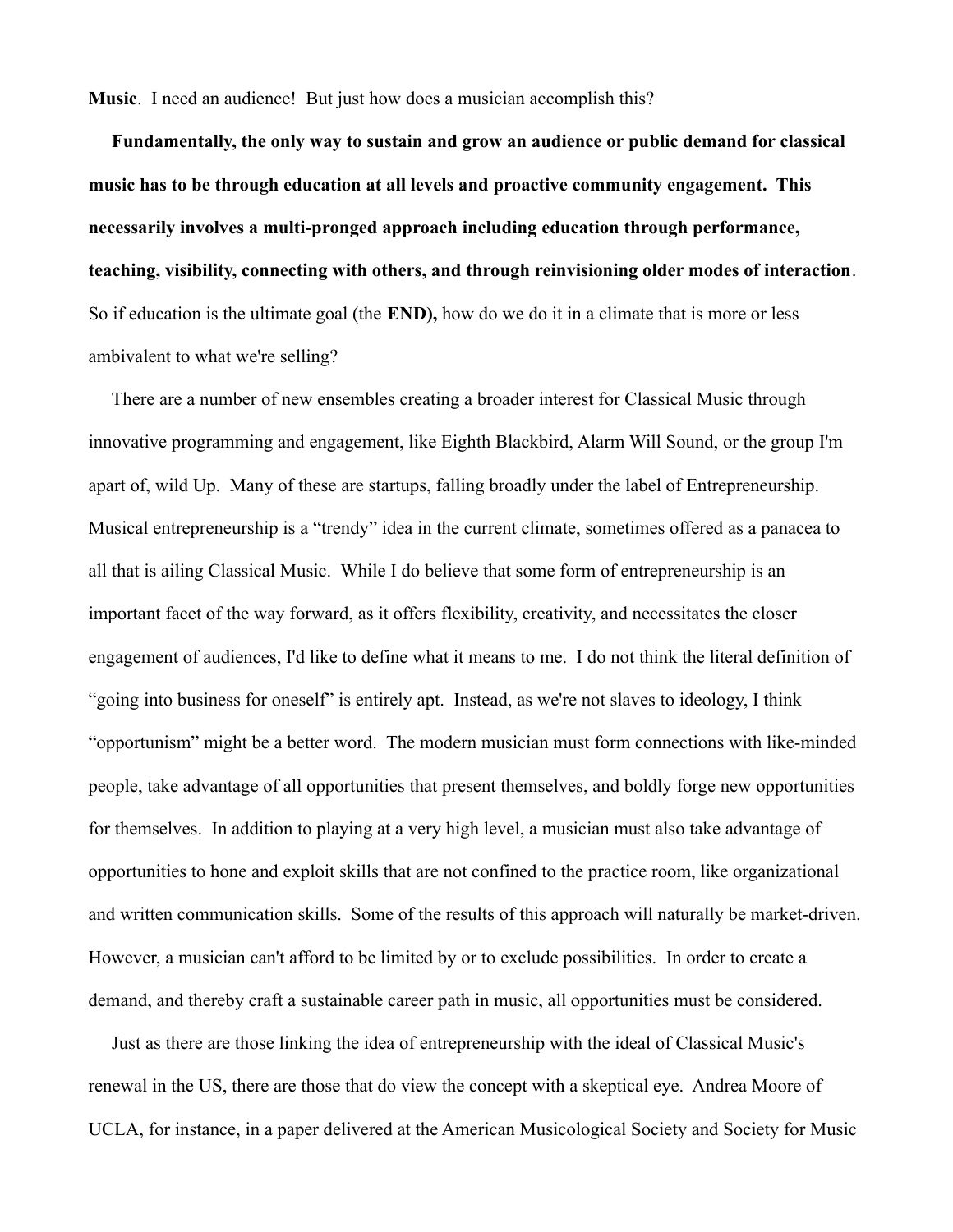Theory conference held in November, contends that "newer groups, far from demonstrating a resistant ethos, are fully imbricated with dominant economic and political formations." She argues that today's economic climate tends to fetishize a quasi-Libertarian economic paradigm - one that solely prizes entrepreneurship and that this serves to further undercut public support for the arts in general, and classical music in particular. While I respect such arguments, as I stated earlier, a **musician** cannot afford to pass up opportunities, whether driven by free-market entrepreneurism or through patronage models. In fact, my experience has been a combination of the two, whether with wild Up or the El Sistema movement. Ultimately, what would she have a musician do? (She doesn't offer any solutions).

 As a founding member of the new music collective wild Up, a Teaching Artist for the Sistemainspired music program, the Incredible Children's Art Network, and as the Owner/Director of the Santa Barbara School of Music, I will present several case studies in this vein of musical opportunism (or educating through forms of entrepreneurship) and illuminate my path forward into this landscape thus far. The main topic of my talk will be wild Up today, as I'd like to focus on ways to interact with **current** concert-goers through education, but I will also talk about what Sistema and the Santa Barbara School of Music mean for the future of classical music audiences and as a means of building a career path as well.

 Let's start with wild Up. The multi-pronged approach to education I mentioned earlier (performance, teaching, visibility, connecting and reinvisioning older modes of interaction) finds expression here. Calling ourselves an "experimental classical ensemble," wild Up believes in highlighting diverse repertoire in a variety of platforms. We've garnered several positive reviews in the LA Times and other publications, performed with the LA Phil and the International Contemporary Ensemble at Disney Hall (and in numerous funky venues like "Beyond Baroque" in Venice), and released an album called *Feather & Stone*. We consist of 24 core members, but we can be flexible given the performing opportunity, either by paring down or contracting other musicians. We also strive to be more administratively lithe than a conventional orchestra. For example, in recent negotiations for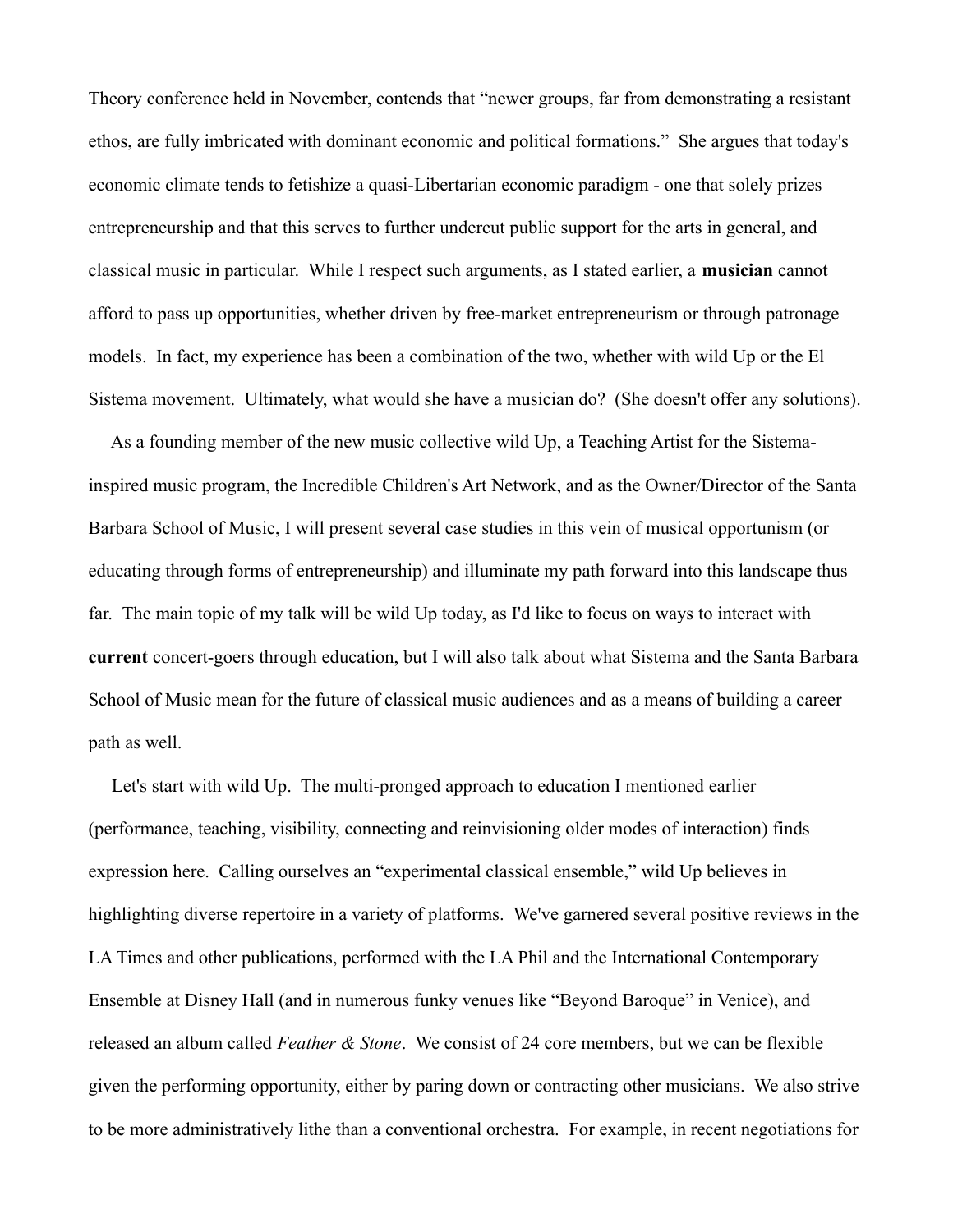a collaborative concert with an established Southern California orchestra (not the LA Phil, but prominent), wild Up stipulated that individual musicians in both ensembles be paid identical rates. In order to accommodate this, the concert series had to pay the other orchestra **three times** more per musician than wild Up, to cover their administrative costs. Our artistic director is also executive director, and has one assistant. Other duties are outsourced on a rotating basis to members.

 I met the Director of wild Up, Chris Rountree, at the University of Michigan as we were both pursuing Masters degrees (mine in flute, his in conducting). We both expressed a desire to share and create music on our own terms and to some degree redefine what the classical music experience felt like. One thing Chris and I share is an incredible enthusiasm for the visceral power of classical music. Chris told me that he wanted to form a group (that would feel more like a "band, " he said) in his hometown of Los Angeles, where plenty of exciting artistic experimentation was and is going on. My now-husband had been accepted to a PhD program in Music Theory at the University of California Santa Barbara and I told Chris without hesitation that I was on board. **Currently, wild Up is bringing Classical Music out of the concert hall and engaging with open-minded audiences, connecting with like-minded individuals in the fine art world and discovering how to use the public's differing perceptions of art versus music to find new audiences, reinvisioning traditional concert hall experiences, and educating youth**. Here's a brief look into our rehearsal practice, ethos, and how are accomplishing this:

**SLIDE #5 (ORNITHOLOGY VIDEO)** (Not traditional MAESTRO model, authority from on high at around 53 seconds....)

#### **SLIDE #6 (BRINGING CLASSICAL MUSIC OUT OF THE CONCERT HALL)**

 Taking Classical Music out of the concert hall and sharing it with people who may or may not regularly attend the Symphony Season, but may be avid Indie band or Jazz enthusiasts, for example, has been a hallmark of wild Up. Rather than presenting classical music as antiquated "high-brow" art, as it can be conceived of in the traditional concert hall setting, we can repackage it as something like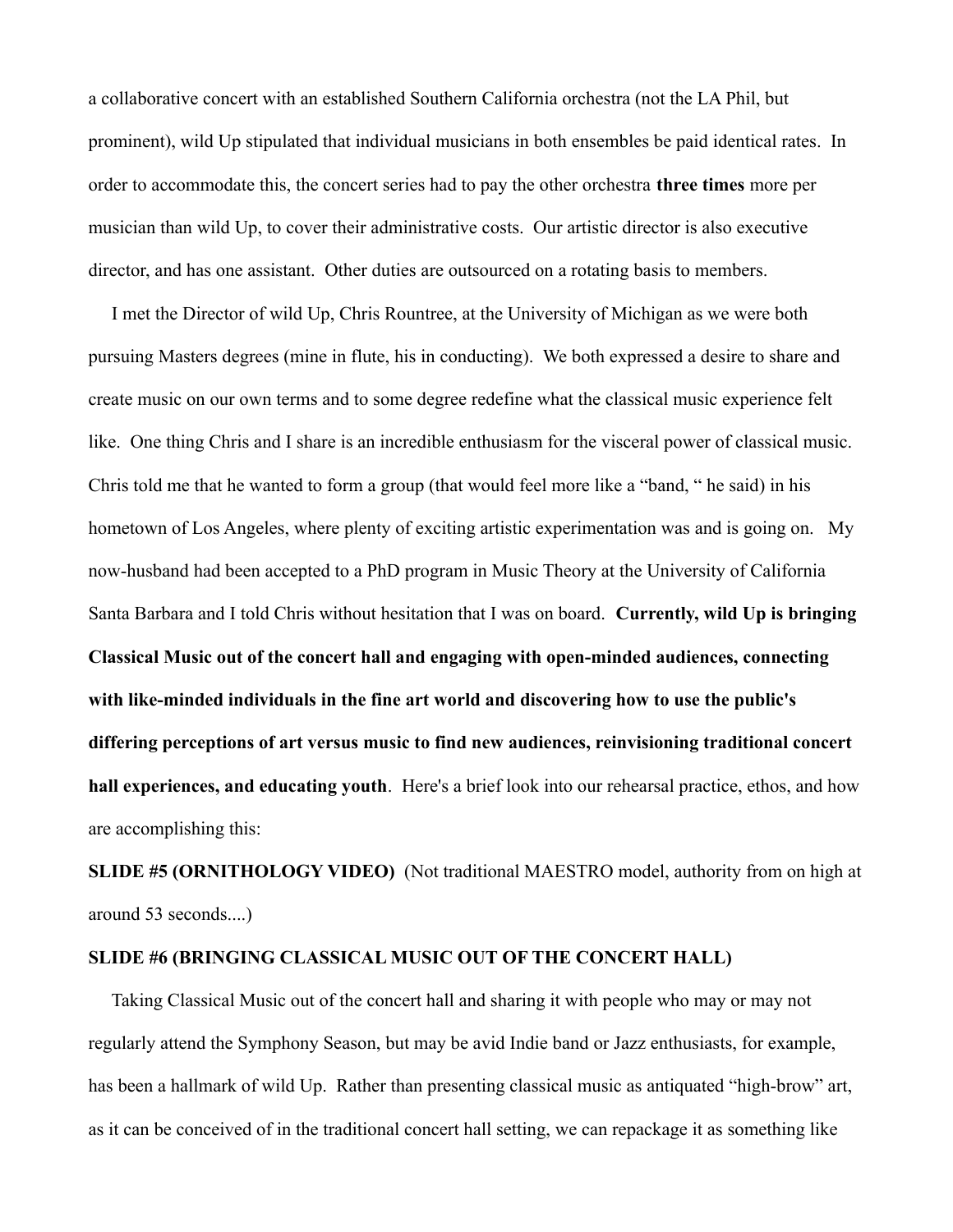hip "middle brow" art, appealing to anyone who is open minded and curious. Our presentation promotes accessibility, but at the same time, we're not compromising quality or artistry. "Ornithology" was one of our first successful concert experiences in this vein. It took place at the Armory Center for the Arts in Pasadena – a repurposed art and performance space where the audience was free to mill around, have a drink and observe art installations. The avian-themed program contained everything from Messiaen's Oiseaux Exotiques to Charlie Parker, Haydn (including 4 bass clarinets), and the music of Andrew Bird, complete with whistling. Not to mention a grueling Ferneyhough "La Chute d'Icare"! The programming made for a thrilling and exhaustive experience. If someone found the Ferneyhough to be completely impenetrable, they hopefully felt the energy poured into it, and perhaps loved hearing arrangements of popular Andrew Bird songs. The centerpiece of Ornithology (the live performance of which is included on our latest release, Feather & Stone), featured wild Up pianist Richard Valitutto performing a stunning Oiseaux Exotiques. From new complexity to Catholic bird calls, from classical to jazz, from indie folk to spatial music, there was something for everyone. It's an incredible feeling to perform what can be considered "high-brow" music for a raucous and appreciative crowd. The audience proximity, varied demographics, high level of musicianship, repurposed space, bar, and freedom from normal concert hall expectations allowed for an electric classical music experience.

 Another way to reach out to large audiences that may or may not be interested in Classical Music, and bring it out of the concert hall, is through live film-score performance. The predominant medium for music in movies is the classical orchestra; there are many examples of orchestras playing popular film scores in the context of Pops Concerts, but it's rare that one plays a score live to the film and even rarer to hear avant-garde film music. In January, wild Up performed Mica Levi's film-score to the "arthouse science fiction thriller *Under the Skin*," starring Scarlett Johannson to two sold out and enthusiastic audiences. The event, held at the newly renovated Regent Theatre in downtown LA, was written up in Variety as "a new kind of happening." (I don't really know what that means, but it sounds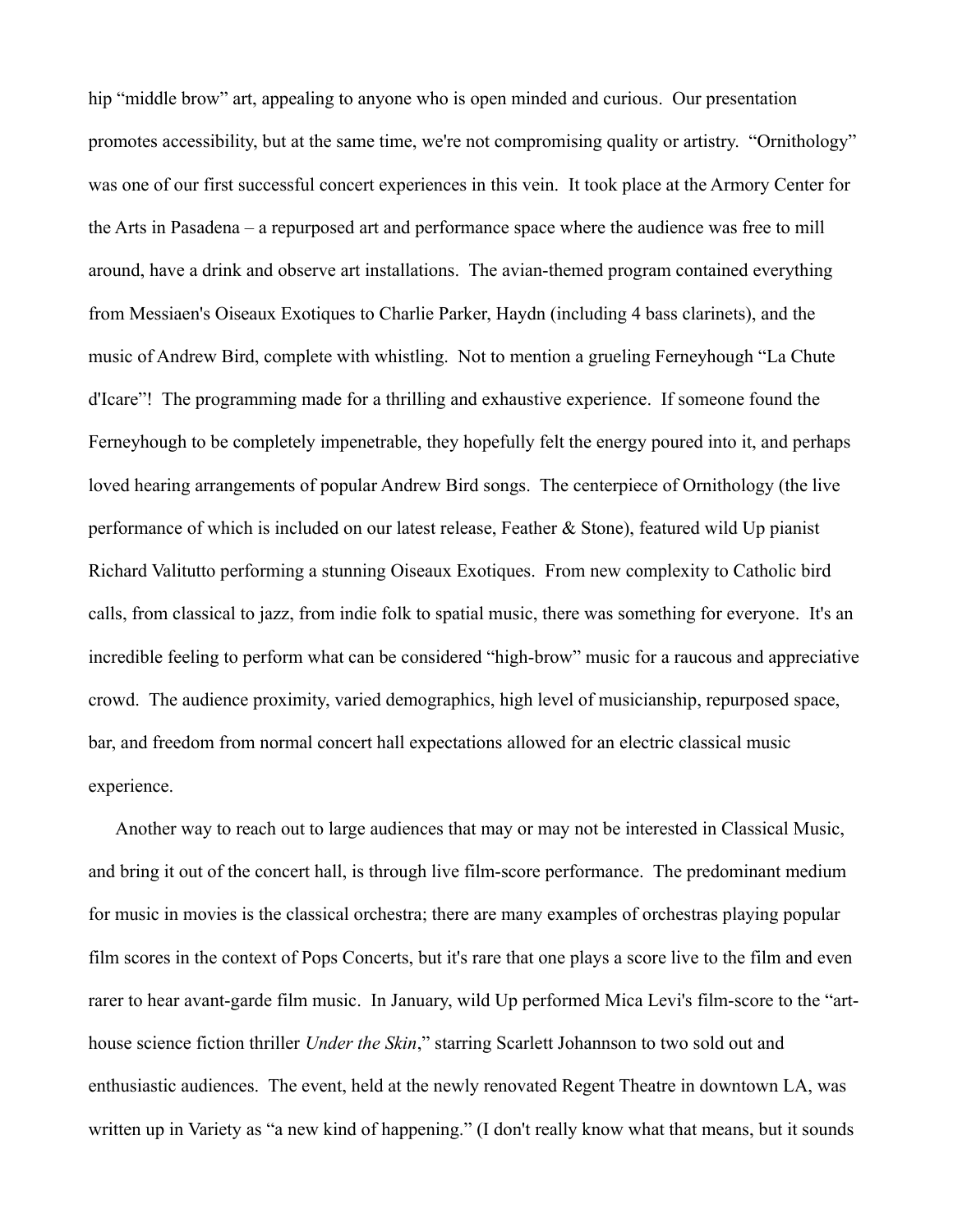like it could be good.....). We collaborated with Wordless Music Orchestra of NYC, who had just finished a similar event performing Johnny Greenwood's score to Paul Thomas Anderson's "There Will Be Blood." Because a vastly larger number of people go to movies than either art or music happenings, and are perhaps more open-minded to experiencing the music of the film with visuals, it's easier to share avant-garde classical music with large audiences in this manner. Some of those audience members might be more inclined to attend future classical music concerts or become more engaged in, or aware of, the musical avant-garde.

 One other example of how wild Up has pursued different modes of audience interaction outside of the normal experience is through a unique performance at the Santora Building in Santa Ana, as part of UC Fullerton's *Santa Ana Sites*. Several performances, ranging from solos to larger ensembles to an art/music installation in the basement, were held throughout the multi-level professional building in downtown Santa Ana simultaneously (all according to a timed schedule), so the audience was allowed to wander, mix, and mingle with the musicians over the entire span of a crowded building, all while being immersed in an overlapping and spatial sound world. The interaction between performer and audience was like none I've experienced in the concert hall, which tends to be highly ritualized (for example, the Maestro arrives, the audience claps, as the movements finish there is the expectation of audience silence despite the internal reaction one might have). The building was jam-packed, and \*in order to start the first piece of the evening (spatial music by James Tenney), I even had no choice but to slightly nudge concert-goers around me to raise my flute\*. Without prologue or introduction musicians launched into the music, much to the surprise of the surrounding audience, who up until that point had been mingling and sipping wine, and gradually made space around the performers. The rest of the evening kept the same spirit of surprise and fluidity – one never knew what kind of performance would pop up next to their elbow. The impression we got in talking with audience members after the show was that they felt that the jarring way in which the performance engaged them made them more mindful of the experience.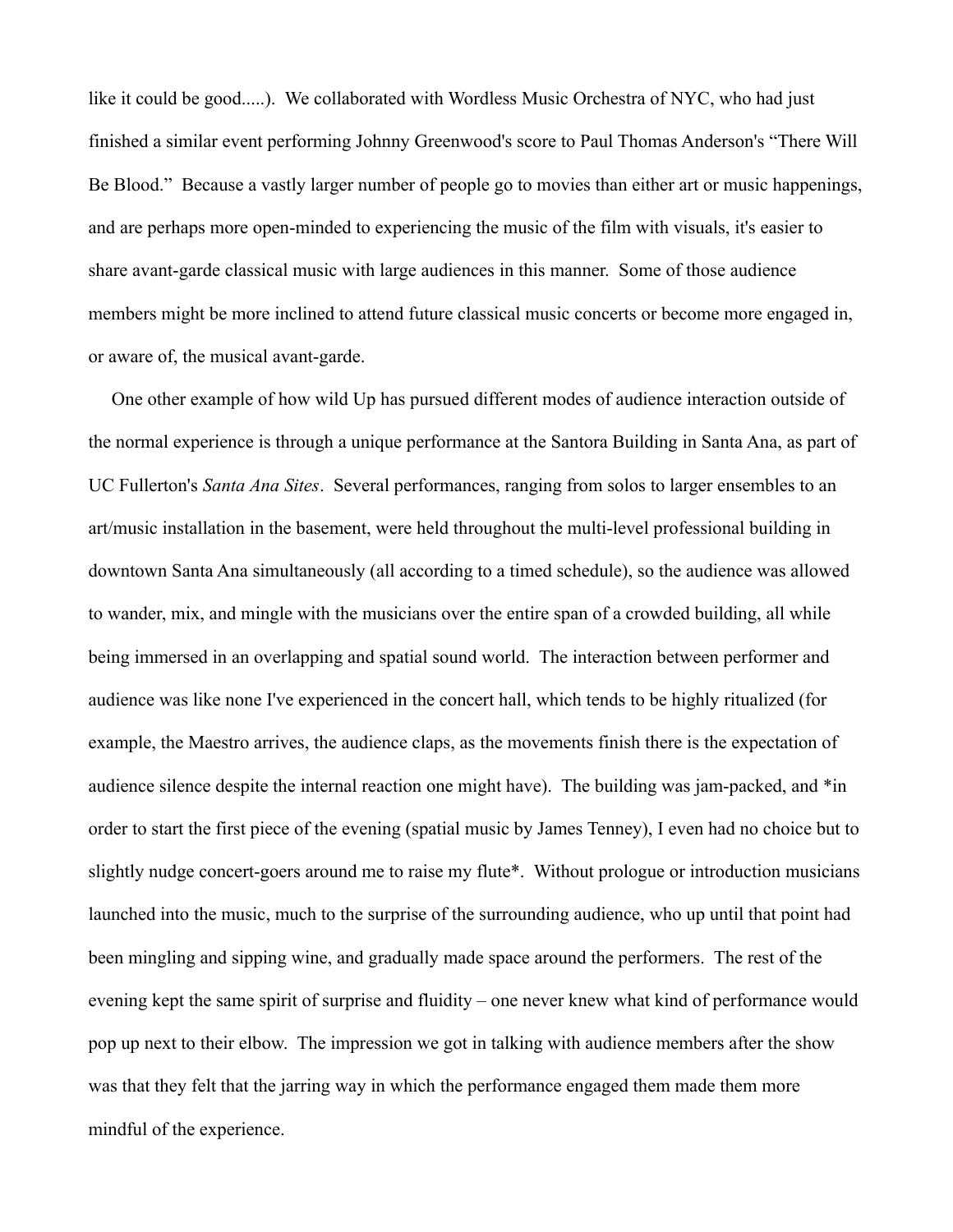#### **SLIDE #7 (ART VERSUS MUSIC)**

 As I alluded to in my reference to the "Under the Skin" live film-score performance, audience reactions and receptiveness can change depending on the manner of presentation and their own preconceived perceptions. In my experience, people are more receptive to appreciating the "weird" of modern visual art than they are to the "weird" of modern classical music. The museum-going crowd seems to be more used to exploring and taking in what they don't understand in the art world, in their own time, but are maybe not as comfortable with the formalities of attending a modern classical music concert. Other than those already interested in classical music, of course, this is a prime new audience for wild Up.

 This integration of art and music is something that took root for wild Up during our 2012 Residency at the Hammer Museum. What does a classical music ensemble look like in an art museum? We're finding that many modern artists are more than willing to explore new music and how it can complement the art world.

**SLIDE #8 (UCTV Preview #1).** Weird. About 4 minutes. (That was my clapping stick debut, by the way.....). During this residency we played everything from Copland's Appalachian Spring to Feldman's Rothko Chapel, in the auditorium, in a large rehearsal space, on the balconies, in the courtyard, in the bathrooms and under overhangs. Museum-goers could enter a gallery (all of which circled a large courtyard) hearing strains of Shostakovich from the rehearsal space and reemerge to musicians wandering around making unusual sounds with their instruments. Allowing art and music to mingle in a more "random," or perhaps organic way, hopefully highlighted the natural connection between the two, inspiring new audience members for future musical events.

### **SLIDE #9 (REINVISIONING....)**

 wild Up is also seeking to **reinvision** the traditional concert hall experience. A recent show centered around "Pulp" as a theme and despite many non-traditional elements of the program, was well-received by the established Classical Music concert-goers of a somewhat musically conservative Santa Barbara.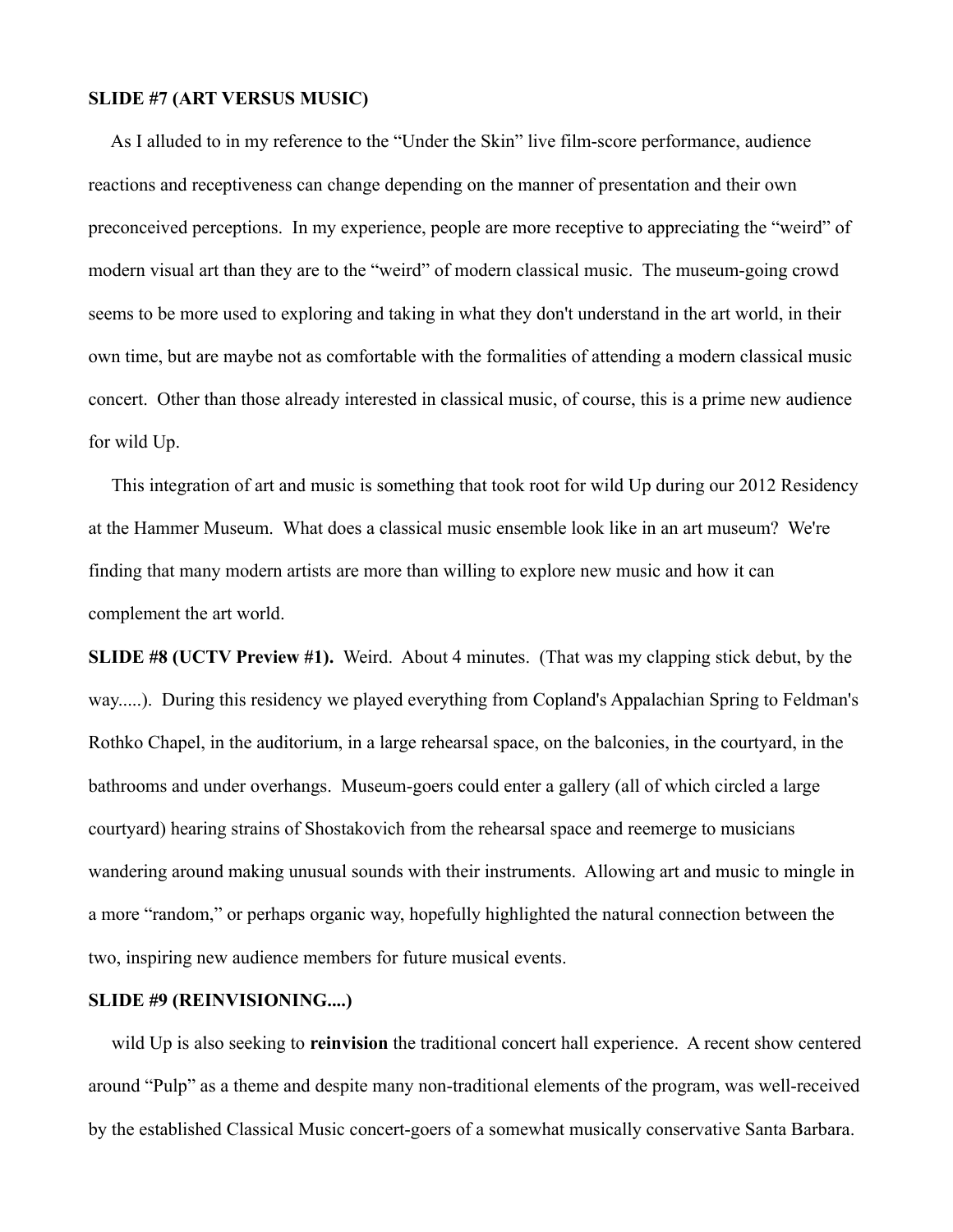In this program, performed as part of UCSB's more-or-less traditional chamber music series, Arts and Lectures, held at the Music Academy of the West in November, "Pulp" was broadly interpreted – we played the music of John Zorn, who incorporates popular tunes/idioms into a cacophonous melange, Satie's "Furniture Music" as a surrealist version of pulpiness, the "space age Bachelor Pad" music of Esquivel, which brought to mind '60's lounges, and a piece in which artist and curator Chris Kallmyer sliced and blended fresh local oranges in a blender that once belonged to a rising African-American conductor (it was called "Amplified Orange Juice, a Louder Remembrance"). In this show, a greater degree of "performance art" and visuals were involved - violent images of oranges being beaten to a pulp danced above the orchestra during up and coming composer Nick Deyoe's assault on the ears ("A New Anxiety") and members of the orchestra played "Furniture Music" IN the concert hall seats as a confused audience awkwardly maneuvered around the musicians to find their seats before we eventually made our way to the stage. As Mark Swed wrote in his LA Times Review, "Inside, attendees scrunched past players all over the hall playing Satie's "Furniture Music," music meant to be ignored but, once more, impossible to do so. As musicians gradually walked onstage still playing, that segued into Jodie Landau's surfer-esque arrangement of Satie's soothing piano piece "Gymnopédie No. 1." A crashing conclusion led to another segue — John Zorn's "for your eyes only," in which every few seconds, there was a different kind of music......the only thing traditional about the concert was the superb playing." Instead of creating a barrier to the uninitiated, everyone was knocked out of their comfort zone so that there were no "initiates." Everyone was equally unprepared for what was ahead. The line between patrons and new audience members was erased and new audience members felt comfortable because everyone was baffled. Again, everyone had the same experience of the unknown and left more mindful of the happening as a whole.

 Finally, wild Up is involved in more traditional youth education efforts. As Education Ensemble in Residence for the Los Angeles Chamber Orchestra, we collaborated with LACO to put on a concert for hundreds of Los Angeles youth at Colburn's Zipper Hall in November. Most notable about this experience was a video created by Chris Kallmyer (of orange slicing fame) which, done in a Bill Nye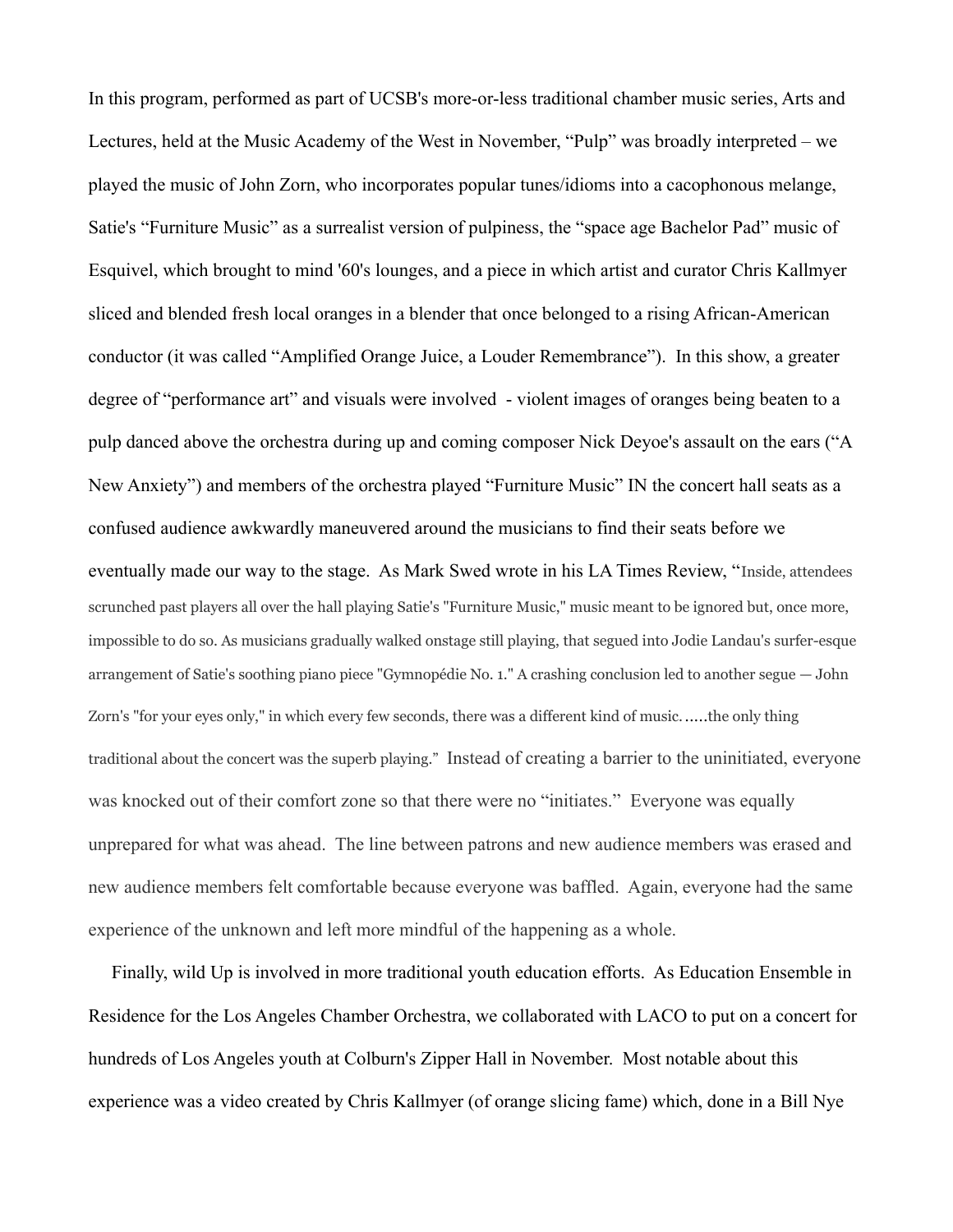the Science Guy style, explored the sounds on a farm (in reaction to hearing Beethoven's Pastoral Symphony – the farm doesn't sound like that!). The wind through the fields, the creak of a barn door, the sound of grain running through a spout. The message was strangely subversive in the context of a traditional orchestral setting – what is music? Are sounds music? This kind of youth interaction gets kids thinking in new ways about sound. If this kind of attention to sound can be fostered, children are exposed to a much more varied sound world than the often monochromatic one pumped out of speakers and headphones in almost every arena of daily life. Even in the context of the traditional children's concert, where kids learn about what instruments sound like, and who composers are, they are not normally expected to ponder the nature of sound. This leads to an openness to diverse sound experiences, including classical and everything else.

 Speaking of education, I'd next like to discuss a project very near and dear to my heart, but one that does not fit a free-market definition. It's part of a movement that is presenting many opportunities for modern musicians interested in experimentation and social change. El Sistema, Venezuela's 40 year old music education system, has produced some remarkable results, most notably the rock-star conductor of the LA Phil, Gustavo Dudamel. Founder Jose Antonio Abreu believed that the qualities of a successful orchestra – a collaborative spirit, and an intense dedication to striving for excellence could also rise up and strengthen a community. Engaging children, regardless of their background, in the learning, mastering and performing of music is all in service of something larger. These principles are employed to strengthen the student's self-worth, determination, passion and emotional intelligence. While learning musical fundamentals, valuable in their own right, there is a thrust toward performance as an important experience of SHARED success. So what does this really mean for musicians? Fundamentally, Sistema is cultivating a symbiotic relationship between communities and classical music. Through the creation of citizens equipped with the skills not only to succeed at whatever career path they choose, but citizens who understand and appreciate the value of Classical Music, we're creating sustainable new audiences.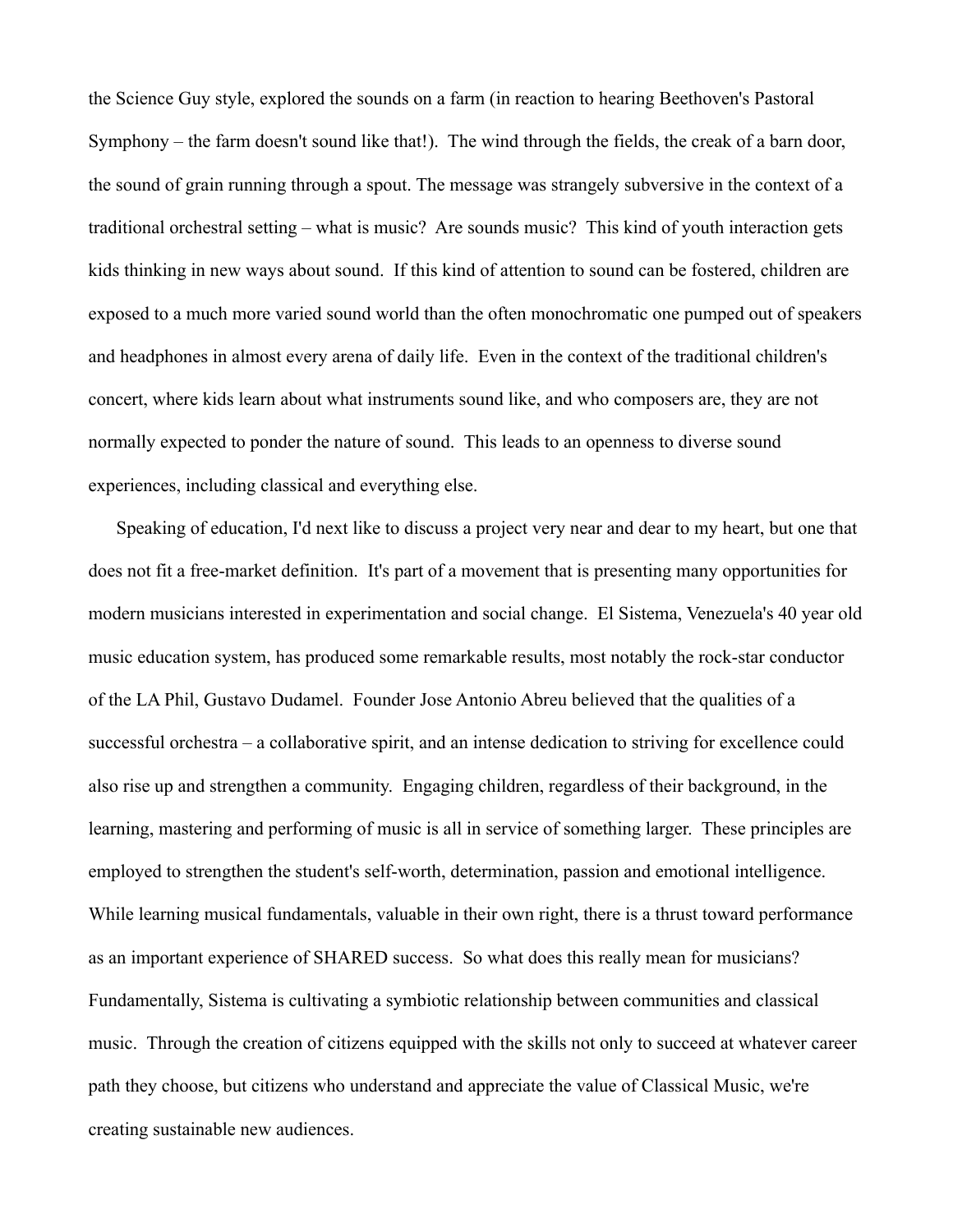As Sistema-inspired programs grow and thrive all over the United States (there are 165 "nucleos" in 32 states, plus DC and Puerto Rico), figuring out how Sistema translates to North America is an exciting challenge and ripe for experimentation in terms of programming, scheduling, site locations, and curriculum development. I am a Teaching Artist for the Sistema-inspired music program of the Incredible Children's Art Network in Santa Barbara (iCAN operates 8 different visual arts programs in SB as well). Our mission is this: "to bring high quality arts programs to children in Santa Barbara County, particularly to those least likely to receive them." Thanks to patrons who understand the full significance of arts education, I'm able to teach 5 days a week, 3 hours a day. I am responsible for 4 different choirs (ranging from  $2<sup>nd</sup>$  to  $6<sup>th</sup>$  grade) and a flute studio. (I had to draw on extensive choral training as part of the Portland Symphonic Girlchoir, in Oregon, and from voice lessons from Michael Delos here at UPS). They also play in orchestras and a wind ensemble. Students learn the value of shared success, how to function as part of a team, and that they are capable of creating even a small amount of beauty at whatever stage of musical development.

 The Sistema USA movement is motivating many performance majors to enter the field of music education and the reason goes far beyond just a steady paycheck (although that's nice). One aspect of this movement that I find fundamental to the work I do is that I am called a **"Teaching Artist."** Teaching artists are expected to be high quality performers in addition to providing excellent teaching. This is very attractive to performance majors. Through my OWN role as an active performing musician, I'm (hopefully) inspiring the striving and passion that creates a citizen who is both successful but also appreciative of classical music. My hope is that our students are motivated by the teaching artist's own high level of musicianship and the qualities of character needed to achieve it. Naturally, there are challenges and speaking for many performance majors (and for my fellow performance trained Teaching Artists at iCAN), the transition from private lesson teaching to classroom management was a HUGE challenge. We're also discovering the art of programming for children and general pedagogy, thanks to a plentitude of professional development opportunities afforded us (as mentioned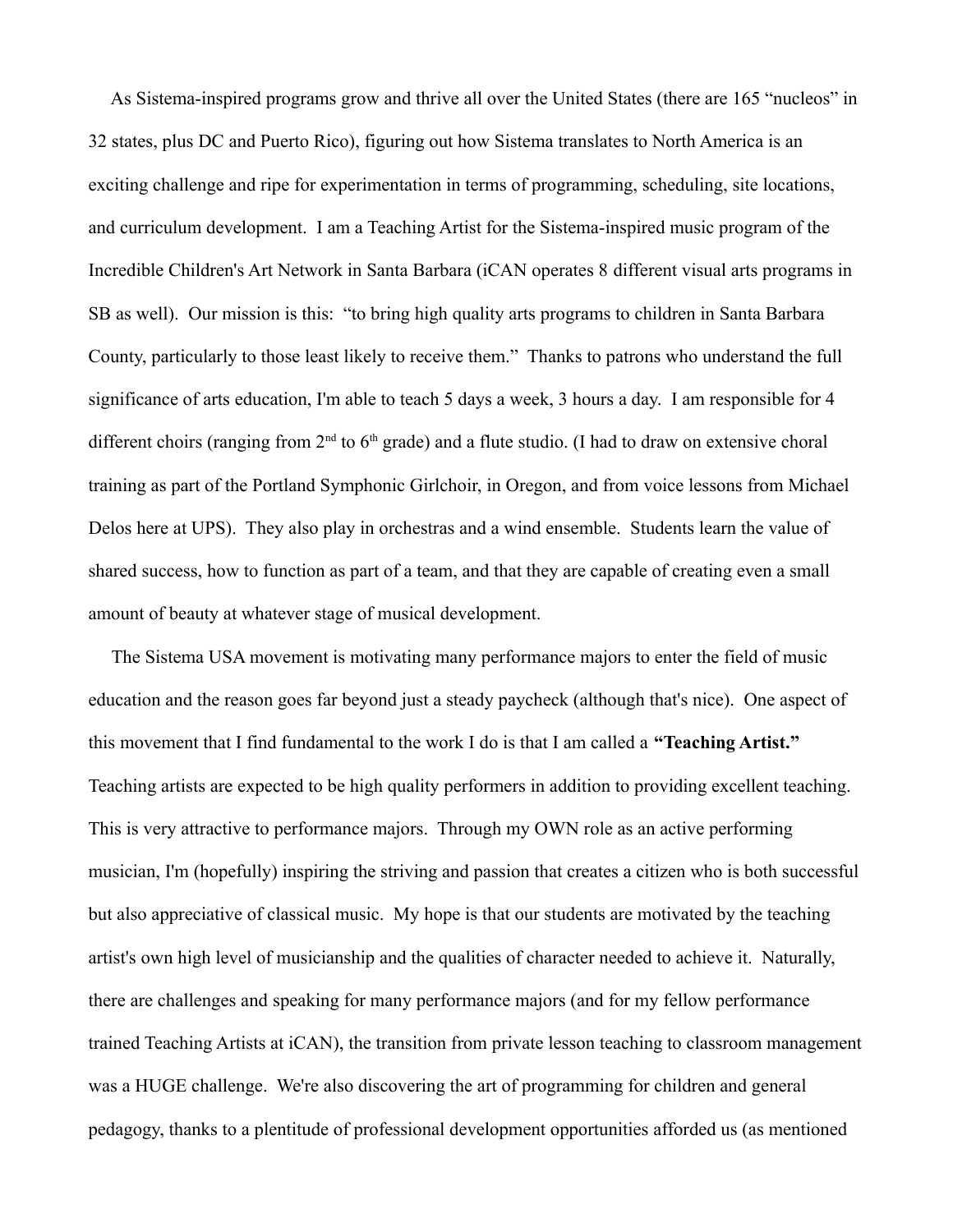earlier, the modern musician must learn to wear a variety of hats!). Still, the very fact that our performing life is just as valued as our teaching is affirming. And just as I place a high value on my own performance opportunities, iCAN also places a high value on performing the music that students make. Here's an example of one of those shared moments of success – we're always working on choral skills, but the progress they made was enthusiastically shared by their families, extended families, and teachers.

 So, the Sistema movement in the US is a model based on old-fashioned patronage, yes. But the end is substantially different than the patronage of the symphony model. I would argue that patronage in the service of bringing the benefits of arts education to those not receiving it is slightly different than patronage of the traditional Classical Music model that does, more or less, cater to those who can afford it. It's patronage looking outward rather than inward and in the service of growing and creating self-perpetuating audiences. Creating this type of movement from a sheerly market-driven approach would be a dubious proposition. Patronage fills a need that entrepreneurship can't. Ultimately, El Sistema in the US is providing jobs for musicians, myriad ways for disadvantaged children to interact with themselves and their communities in extremely positive ways and is changing the culture for classical music.

 This brings me to one more way I've discovered to craft a career in music and to grow audiences. It plays up the importance of being opportunistic, this time in a very real entrepreneurial way. In this example, skills developed outside of the practice room are very key – organization, leadership, effective communication, conflict resolution and marketing, to name a few. Last year, the Director of the Santa Barbara School of Music, a community music school specializing in private instruction in piano, guitar, flute and voice, decided to sell. Because my organizational and communicative abilities had already been recognized by the owner, I was serving as a manager for the school in addition to teaching flute and voice. I was the first person she approached about selling. My husband and I discussed the pros and cons of the offer and decided that the opportunity to become business owners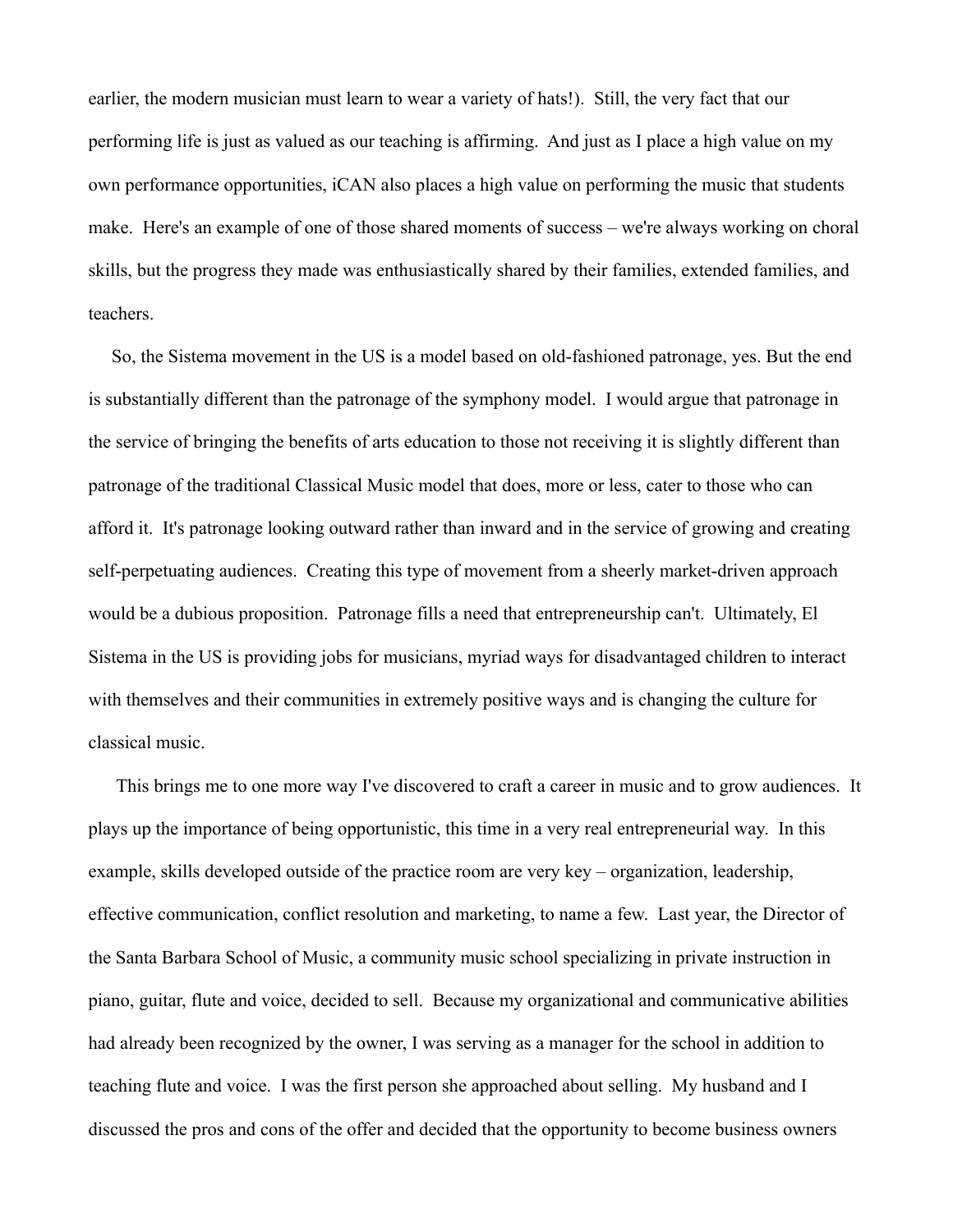(especially in Santa Barbara) was too good to pass up. We took out a loan, consulted with business owners, researched in order to negotiate the terms of the sale, developed organizational systems, delved into the world of marketing, redesigned studio policies, and purchased studio equipment. While the process of purchasing and now running the school has been challenging, it's also been incredibly empowering. More than anything, though, owning the business is another tool we can use to tap into yet another demand for classical music in the community, from little 5 years olds just starting out on piano, to college-aged students looking to explore their voice, to retired engineers who decide to pick up the ukulele. We've also found that there really is an untapped market for students to recreationally learn about music, whether it be the History of Western Music Theory or an Opera Survey. My husband is able to offer these sorts of lectures to many interested members of our school. We plan and organize multiple recitals each year for all students, which include inspiring teacher performances as well. By being opportunistic about taking on this project, we can now make money by supplying a service to the general public and in doing so, create new classical music audience members.

 In fact, when wild Up came to Santa Barbara for "Pulp," several of my students from the SB School of Music came with their families, as well as students from iCAN. They all loved it – my student Eve showed up to her next lesson, unzipped her windbreaker and proudly displayed her wild Up T-Shirt. Little 7 year old Milton's mother told me that they thought it might be "boring," but that they LOVED IT (she was jolted out of her seat at one point). Milton himself, for his part, was fixated on the fact that I played both a piccolo and a flute....Through our work with the SB School of Music, and through the Sistema movement, several new (uninitiated) audience members discovered the visceral potential of classical music in a very concrete way that evening.

 I'm not suggesting that it's feasible for everyone to go out and own a community music school. But, my experience is an example of what can happen when you develop other skills and keep yourself open to opportunities.

I'm lucky enough to have found a way of making a living in music that diverges from the traditional